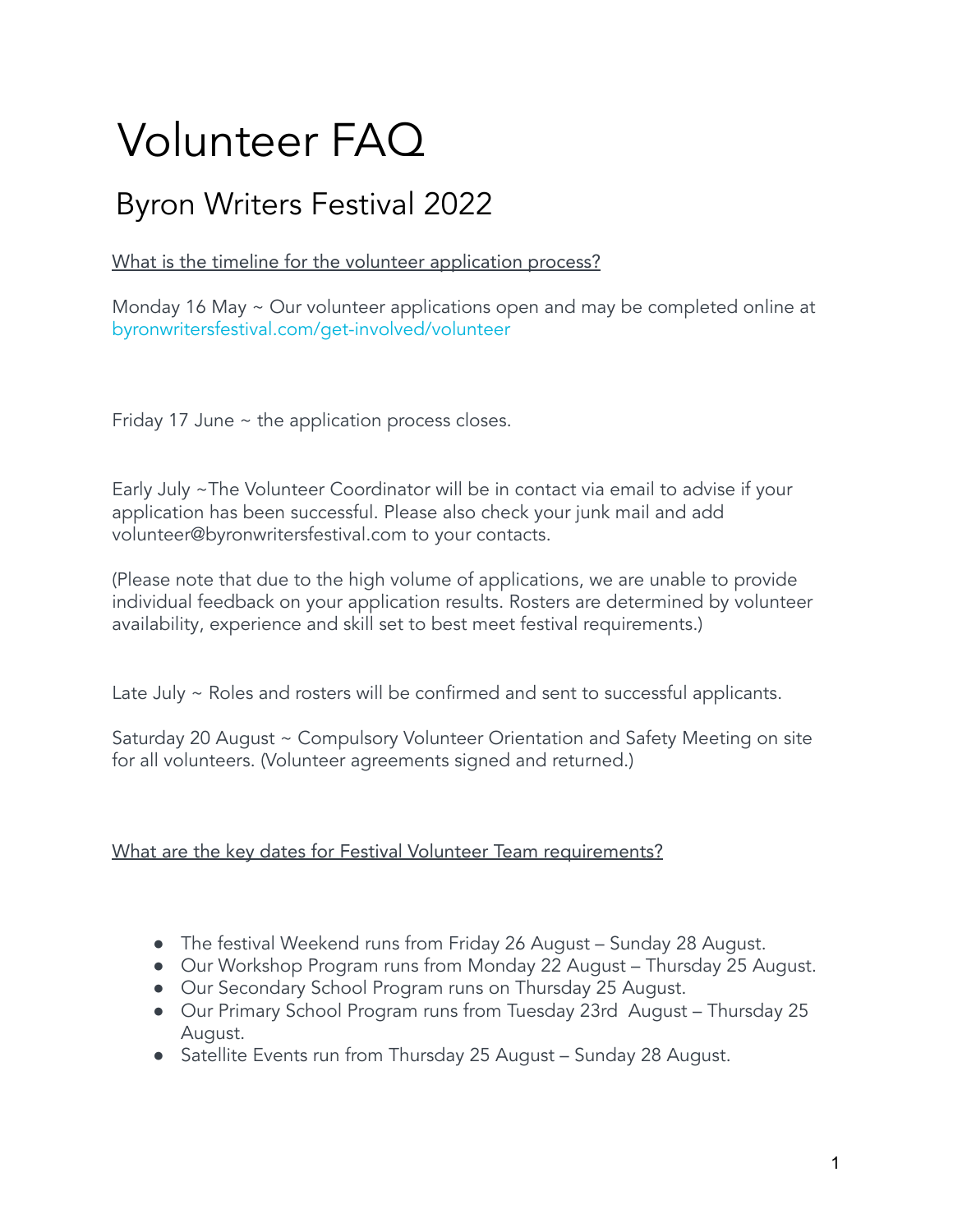#### When will I know if my application is successful?

The Volunteer Coordinator will email you to confirm if you have been successful by early July . If you are not successful in the first round of offers you may remain on the contact list as a stand-by in case positions become available.

#### How old do volunteers need to be?

Volunteers are required to be a minimum of 18 years old.

#### Is there any selection criteria to be a volunteer at Byron Writers Festival?

A love of books, ideas, reading, writing and festivals is a great start. Our volunteers are friendly, reliable, punctual, flexible and are team players.

Rosters are determined by volunteer availability, experience and festival requirements. You must be available to attend the Volunteer Safety and Orientation Briefing on Saturday 20 August , even if you have been a volunteer for the Byron Writers Festival in the past.

#### Is the Volunteer Orientation briefing compulsory?

Yes. This briefing covers essential Workplace Health & Safety information, allows you to become familiar with the festival site, gives you the opportunity to meet your team and be briefed by your Team Leader, and you will receive your volunteer t-shirt.

#### Do I require any qualifications to be a festival volunteer?

Our volunteers come from many walks of life and have varied qualifications and skills; the common factor is that you are all keen to be involved, and work towards the goal of bringing a successful festival to Byron Bay. However, there are some specialised roles that require specific skills and experience.

#### What sort of roles are available as a volunteer?

The application form will ask about your skills and experience and give the option to select your top three role preferences. (While we make every effort to match volunteers with their choices, there are no guarantees as rosters are determined by availability, experience and festival requirements.)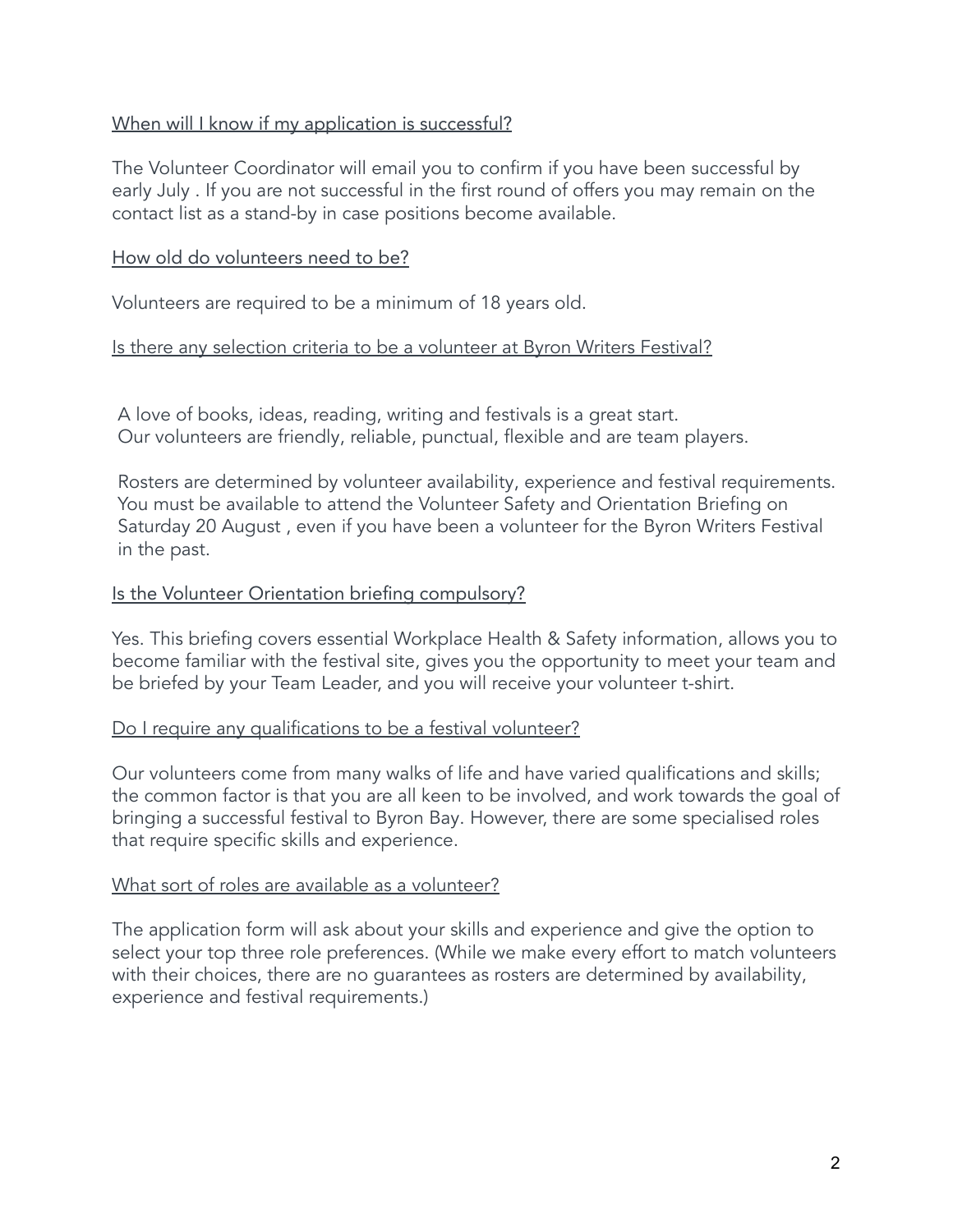Here is a sample of the roles on offer:

- Office Administration (pre-festival)
- Site Assistant / Bump-in / Bump-out (involves some heavy lifting)
- Partnership & Sponsorship assistants
- Hospitality
- Schools Days & Kids Big Day Out
- Workshop Assistants
- Satellite Events Assistants
- Ticketing and Gates
- Green Team / Recycling
- Venue Supervisors
- Ushers
- Stage Managers
- Author Liaisons
- Accessibility Assistants
- Covid-Safety Team
- Parking and Traffic Management
- Volunteer Registration
- Information Booth
- Greenroom

If you have particular talents or work experience that suit a certain role, please note this on the application form. If there is something you can offer that is not on the list, please let us know! Think about how your skills may transfer into a festival setting.

#### What are the specialised roles that require certain skills and experience?

- Primary School Days involve presentations by some of Australia's best-loved children's authors at various venues around the Northern Rivers. Preference for Schools Days is given to those applicants with previous experience. You must hold a Working with Children's Check for these roles. [https://www.kidsguardian.nsw.gov.au/child-safe-organisations/working-with-chi](https://www.kidsguardian.nsw.gov.au/child-safe-organisations/working-with-children-check) [ldren-check](https://www.kidsguardian.nsw.gov.au/child-safe-organisations/working-with-children-check)
- If you wish to work a coffee machine you must have professional barista training.
- To serve alcohol, a current NSW RSA is required. Hospitality service staff for the Opening Night event need to be confident with tray service, fast and able workers, and be physically mobile.
- For Venue Supervisors and Team Leaders who will be managing volunteer staff, leadership and previous Byron Writers Festival experience is required. These roles are vital in managing the smooth operation and wellbeing of the teams.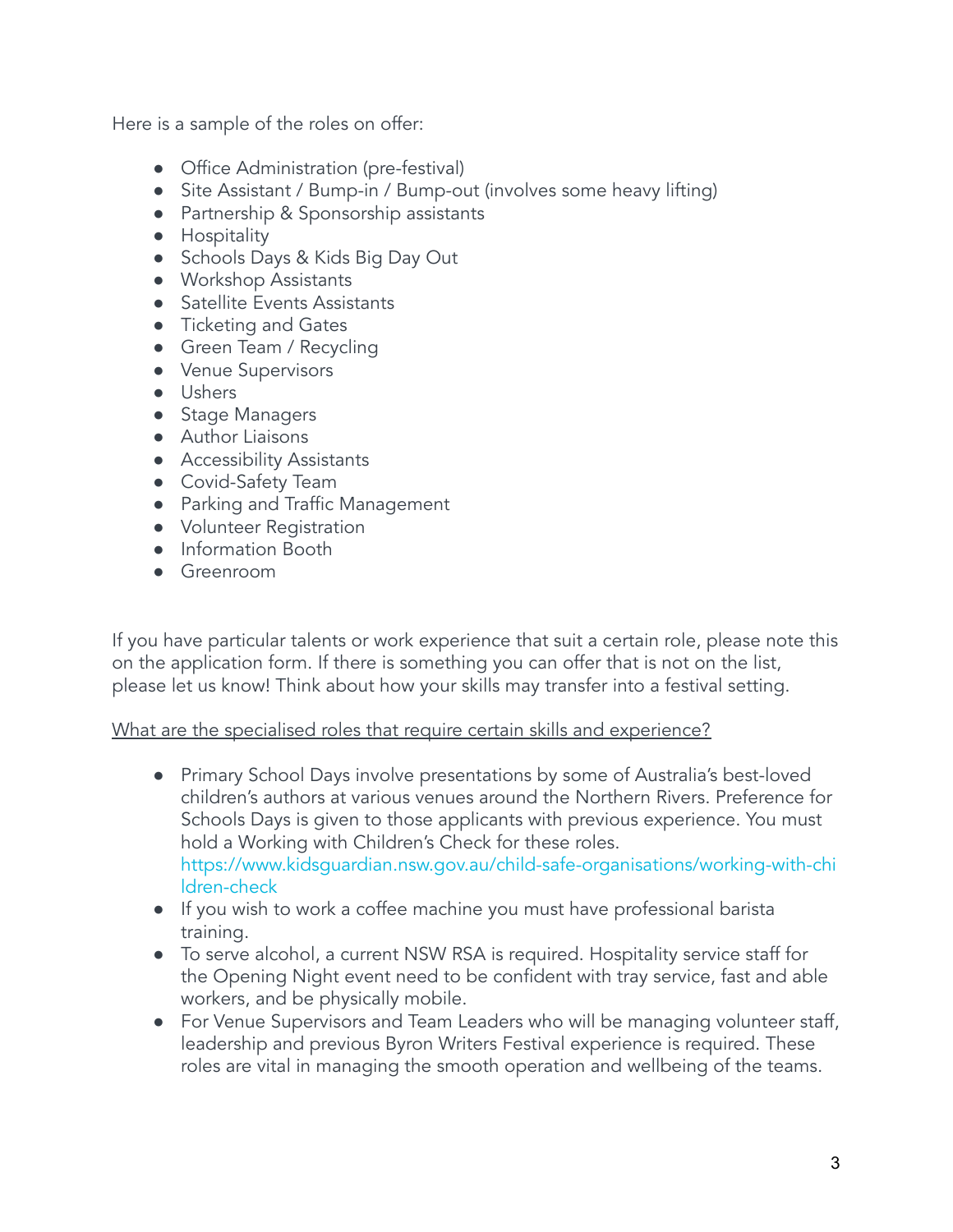They are open to experienced Festival volunteers (Byron Writers Festival or other events) and are subject to the approval of the Volunteer Coordinator.

- To assist with bump-in and site assistance, you need to be mobile, physically fit and able to do heavy lifting.
- The Greenroom is the preparation and relaxation area for festival guests and presenters. Roles in the Greenroom are for experienced festival volunteers who are familiar with the event operations, are professional, reliable and calm.

What if my availability changes after I have submitted my application but BEFORE applications close on 17 June?

Please check your calendar prior to application. If your plans do change, email volunteer@byronwritersfestival.com by 17 June with 'Availability Change' as the subject heading.

#### If my availability changes AFTER applications close on 17 June , what should I do?

Please advise the Volunteer Coordinator ASAP volunteer@byronwritersfestival.com Label your subject heading with your name and 'Availability Change' or 'Cancel Application'. Please note that any changes made once rosters are created cause a great deal of work and may affect a number of fellow volunteers.

#### I have some health or mobility restrictions. Will I be able to volunteer?

Yes, absolutely. We aim to be as inclusive as possible. We will endeavor to find a role that will suit you. Please advise us of any restrictions in the online application so that we may cater for your abilities

#### I am from interstate, can I apply?

Volunteer positions are open to locals and interstate visitors. All volunteers are responsible for their own transportation and accommodation and are expected to commit to the shifts and roles assigned as per the roster.

#### What if my plans are affected by Covid-related restrictions?

If you can no longer carry out your volunteer role due to testing positive for Covid-19 , please contact the Volunteer Coordinator ASAP. If you are not able to fulfill your shifts, your festival pass exchange will be forfeited.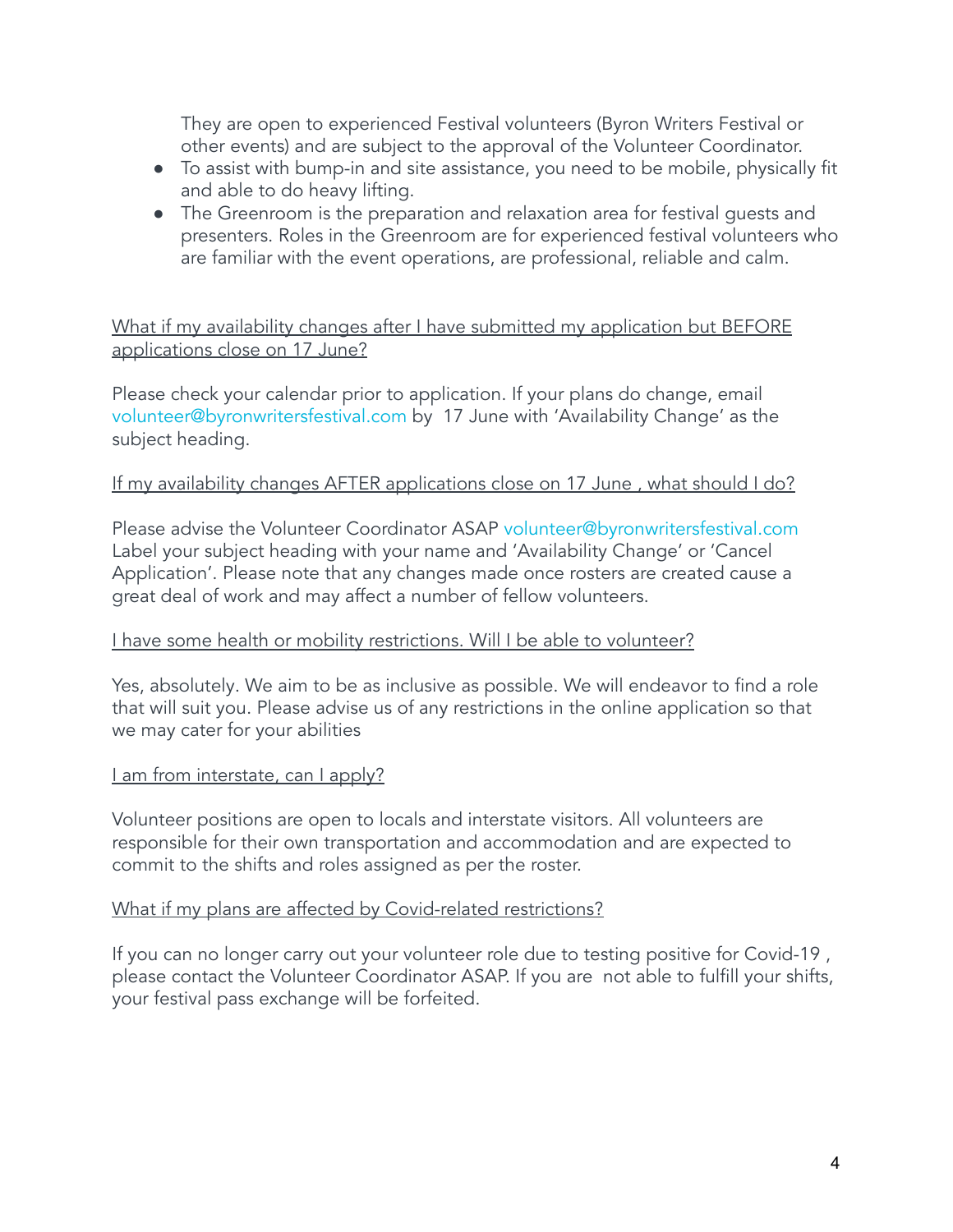#### Is Covid 19 vaccination a requirement to volunteer?

No. Most of the volunteer opportunities at the festival do not require evidence of vaccination. Please note however that there are a few specific roles where our volunteers do require vaccination. You will be asked in the application process if you are vaccinated. It is your choice if you would like to advise us of your vaccination status.

### What does the festival provide for its volunteers?

- The chance to be involved in a vibrant, literary cultural event.
- You will receive a clear role description, shifts and any training required for your volunteer position.
- All volunteers will receive a Workplace Health & Safety and site induction at the Volunteer Orientation Day.
- Light refreshments are provided for volunteers for each shift of the Festival weekend. Pre-festival and offsite roles will need to cater for their own food and beverage needs.
- You'll receive a limited edition Byron Writers Festival volunteer t-shirt to be worn whilst on shift and to take home afterwards.
- An opportunity to attend the festival in exchange for your volunteer work.
- An invitation to the post-festival volunteer thank you party
- A great sense of being part of a fab team, the chance to make new friends and a wonderful, warm volunteer experience.

#### Will I receive a Festival Pass in exchange for volunteering?

Volunteers receive Byron Writers Festival passes in exchange for work. You may attend the festival prior to and/or after your rostered shifts. If you work a full day, you will receive an alternate day's pass in exchange. Workshop assistants may participate in the assigned workshop but do not receive a festival ticket. Pre-festival, Schools Days and Satellite Event volunteer work accrues hours towards various passes depending on the type and amount of work. The exchange will be clarified with confirmation of your role and roster.

#### Will my food and travel costs be reimbursed?

No. However, parking is free for our volunteers. Carpooling is a wonderful way to get to the site and meet fellow volunteers. Join the Facebook group for volunteers to connect and organise: <https://www.facebook.com/groups/bbwfvolunteers/> Light refreshments will be provided for volunteers each day of your rostered shifts. Please ensure you have adequate lunch, snacks and sustenance, a water bottle and are prepared for any specific dietary requirements.